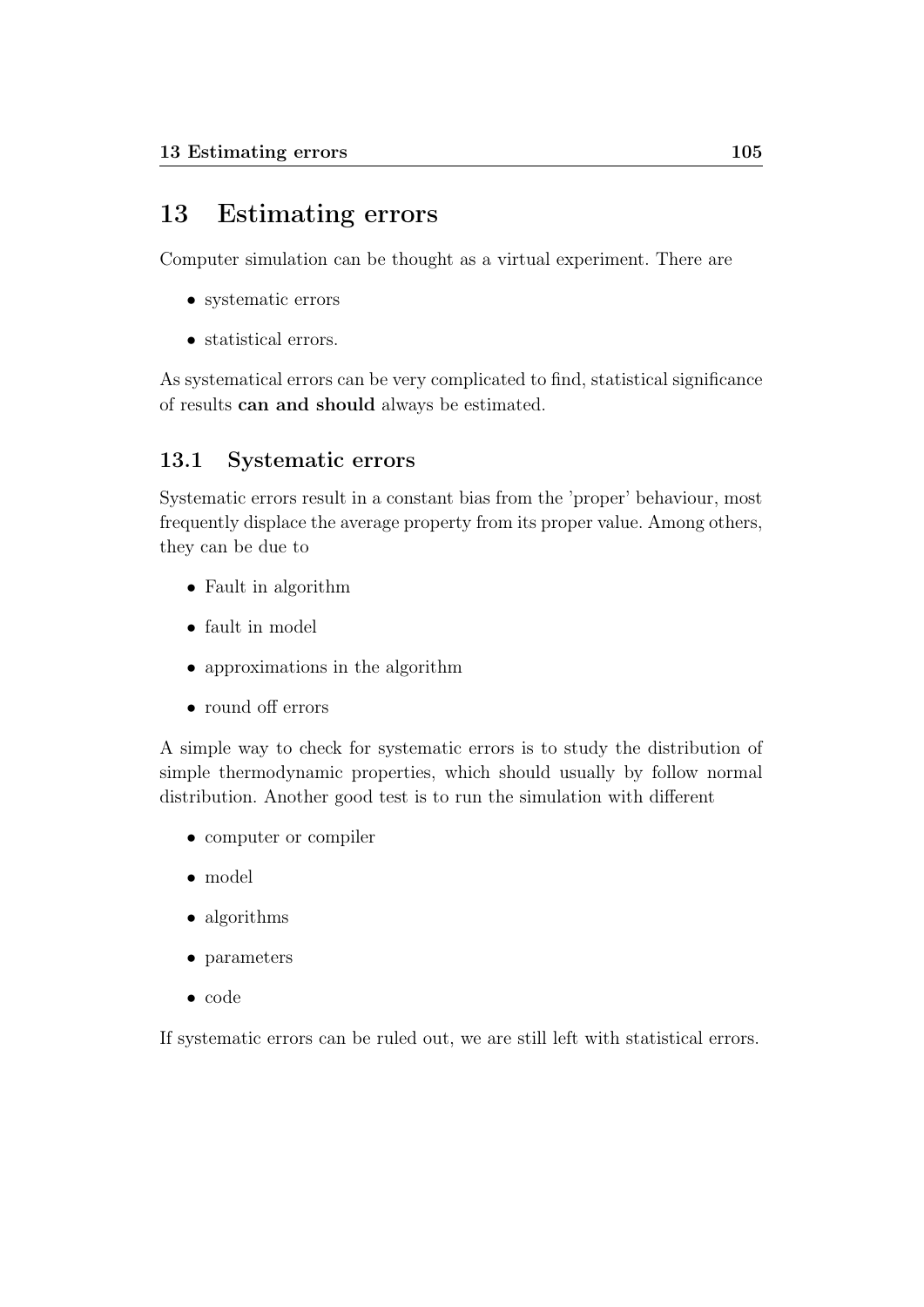## 13.2 Statistical errors

The simulations are run finite time. Even though we argue ergodicity to hold, for any quantity  $A(\Gamma)$ 

$$
\frac{1}{t_{sim}}\int_0^{t_{sim}}A(\Gamma(t'))dt'=\langle A\rangle_{sim}\neq\langle A\rangle
$$

unless something very uncommon takes place. Standard deviation  $\sigma$  is a standard quantity to study statistical errors. Assume that one has obtained  $M$  values for quantity  $A$ . Then the standard deviation for the average value  $\langle A \rangle_{sim}$ 

$$
\sigma_{\langle A \rangle_{sim}} = \frac{\sigma_A}{\sqrt{M}} = \frac{\sqrt{\sum_{i=1}^{M} (A_i - \langle A \rangle_{sim})^2}}{M}
$$

The equation assumes our snapshots being independent from each other, which two subsequent snapshots in MD never are.

- For each property there is a correlation/relaxation time
- This is usually unknown or even the subject of the study

### 13.2.1 Block average method

Block average method is a simple method to find error estimated for averages in the simulation. In the method

- time steps are divided to  $n_b$  blocks of length  $\tau_b$  (successive snapshots)
- $\tau_{sim} = n_b \tau_b$
- Average for each block is calculated

$$
\langle A \rangle_b = \frac{1}{\tau_b} \sum_{i=1}^{\tau_b} A_i
$$

As the block length  $\tau_b$  is encreased, block averages are expected to be uncorrelated.

• In the limit

$$
\sigma^2 (\langle A \rangle_b) = \frac{1}{n_b} \sum_{b=1}^{N_b} (\langle A \rangle_b - \langle A \rangle_{sim})^2 \propto \tau_b^{-1}
$$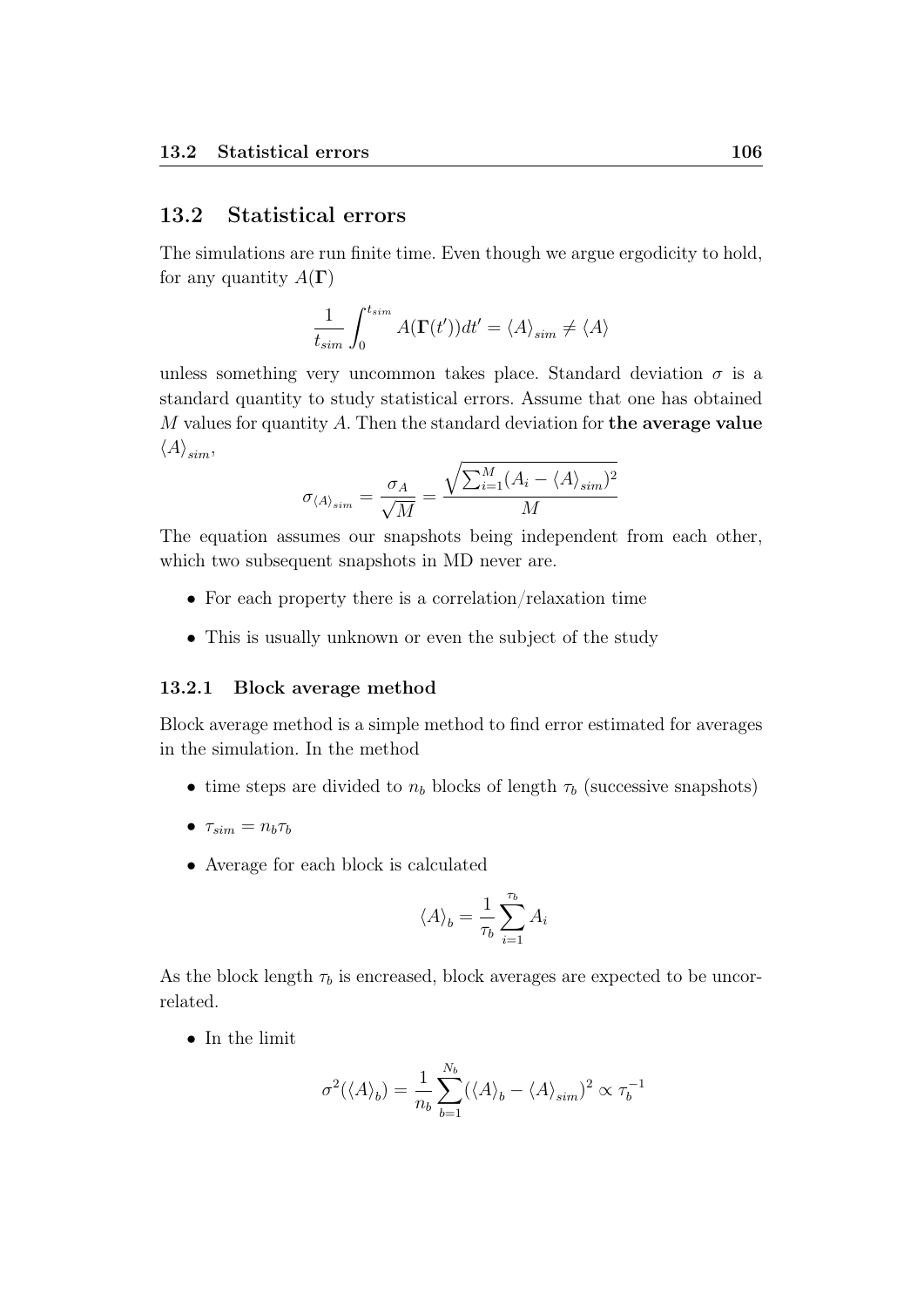The limiting value for obtaining uncorrelated snapshots (statistical inefficiency) can be calculated as

$$
s = \lim_{\tau_b \to \infty} \frac{\tau_b \sigma^2 (\langle A \rangle_b)}{\sigma^2(A)}.
$$

For real simulations, the limit can not be evaluated, but the value can be read from a plot. The graph should show a steep rise for low  $\tau_b$  and end in an plateu – which is interpreted as the limit.



Block average plot for obtaining  $\sigma_{\langle A \rangle_{sim}}$ . The limit value  $s = 23$  is obtained. (Source: Leach)

When the limiting value  $s$  is found (well, approximately), the standard deviation of the **obtained average**  $\langle A \rangle_{sim}$  can be calculated from

$$
\sigma(\langle A \rangle_{sim}) \approx \sigma(A) \sqrt{\frac{s}{M}}.
$$

If relaxation time s is known average can be calculated

- single values of A separated by s
- single values randomly picked from blocks of legth  $s$
- coarse-grained, as average of block averages obtained using block length s

The errors can be made smaller by more extensive simulations.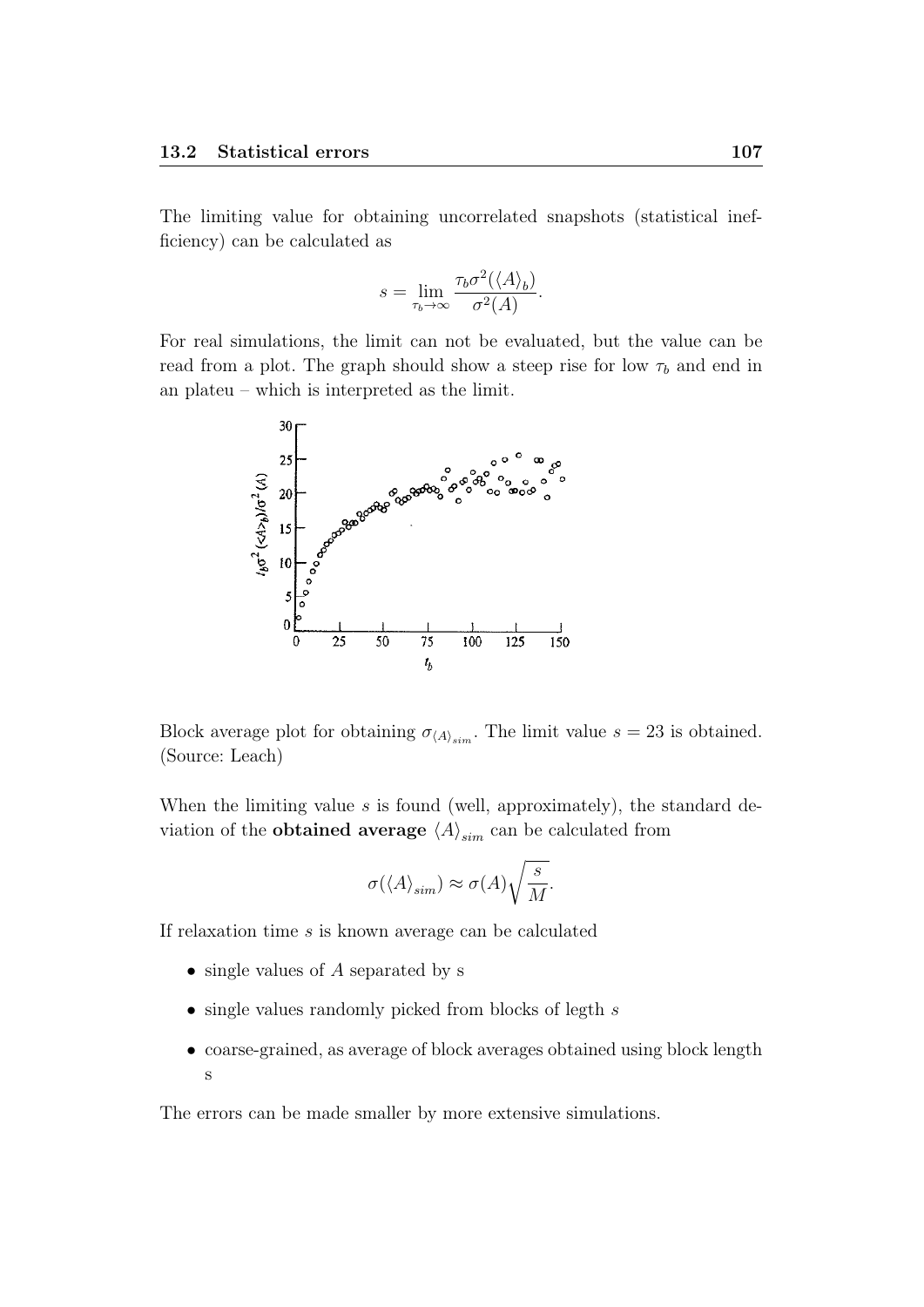#### 13.2.2 Bootstrap method

Bootstrap method is an intuitive method to estimate statistical significance of the sampling. Let us assume that we have

- M snapshots  $\Gamma_i$ ,  $i = 1, ..., M$
- Quantity  $A = A(\Gamma)$  and therefore values  $\{A_i\}_{i=1}^M$

and we would like to know the statistical error for our  $A_{estimate} = 1/M \sum_{i} A_{i}$ .

In bootstrap method we generate K trial combinations of  $A_{estimate}$  by

$$
A^K_{estimate} = 1/M \sum_i c_i A_i,
$$

where **c** is a vector of length M

$$
\mathbf{c} = (c_1, c_2, \dots c_M), \quad c_i \in \mathcal{N},
$$

so that  $\sum_i c_i = M$ . Now we have K "averages" for A derived from our set, for which we can evaluate variance  $\sigma$ , or calculate confidence interval with chosen confidence level. As our sampling improves, the error limit obtained from the bootstrapping  $\rightarrow$  0. The number K should be as large as possible. Bootstrap method can be overly optimistic, but it is easy to implement and apply to any quantity of interest.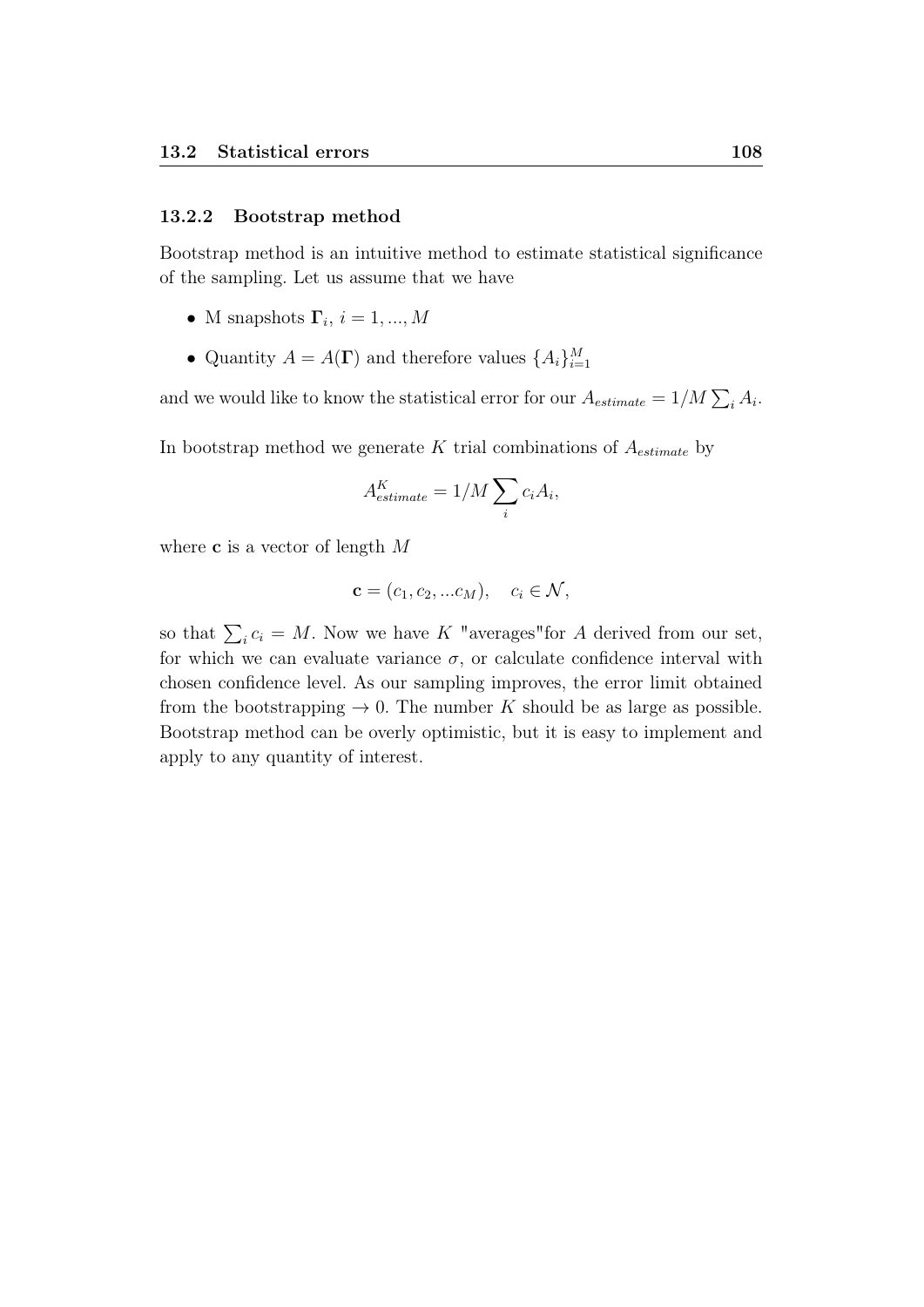# 14 Structural optimization methods

Optimization problems are in the heart of many physical applications

- In short, optimization is about finding the set of parameters  $x, y, \ldots$ for a given *objective function*  $f(x, y, ...)$  which will yield either the minimum or maximum value
- Saddle points are important for chemical reactions.
- The extreme values searched for can be either local or global
- In one-dimensional case:



An unvisionary optimization method would be to map the complete configuration space (all possible parameters) and thereby find all possible values of the function

- However, this is obviously not a very effective approach to a multidimensional problem
- The computational approach is, as so often, dictated by the computational cost
- This leads to a simple rule: evaluate  $f(x, y, ...)$  as few times as possible
- In general, it is a very difficult problem to effectively find the global extreme value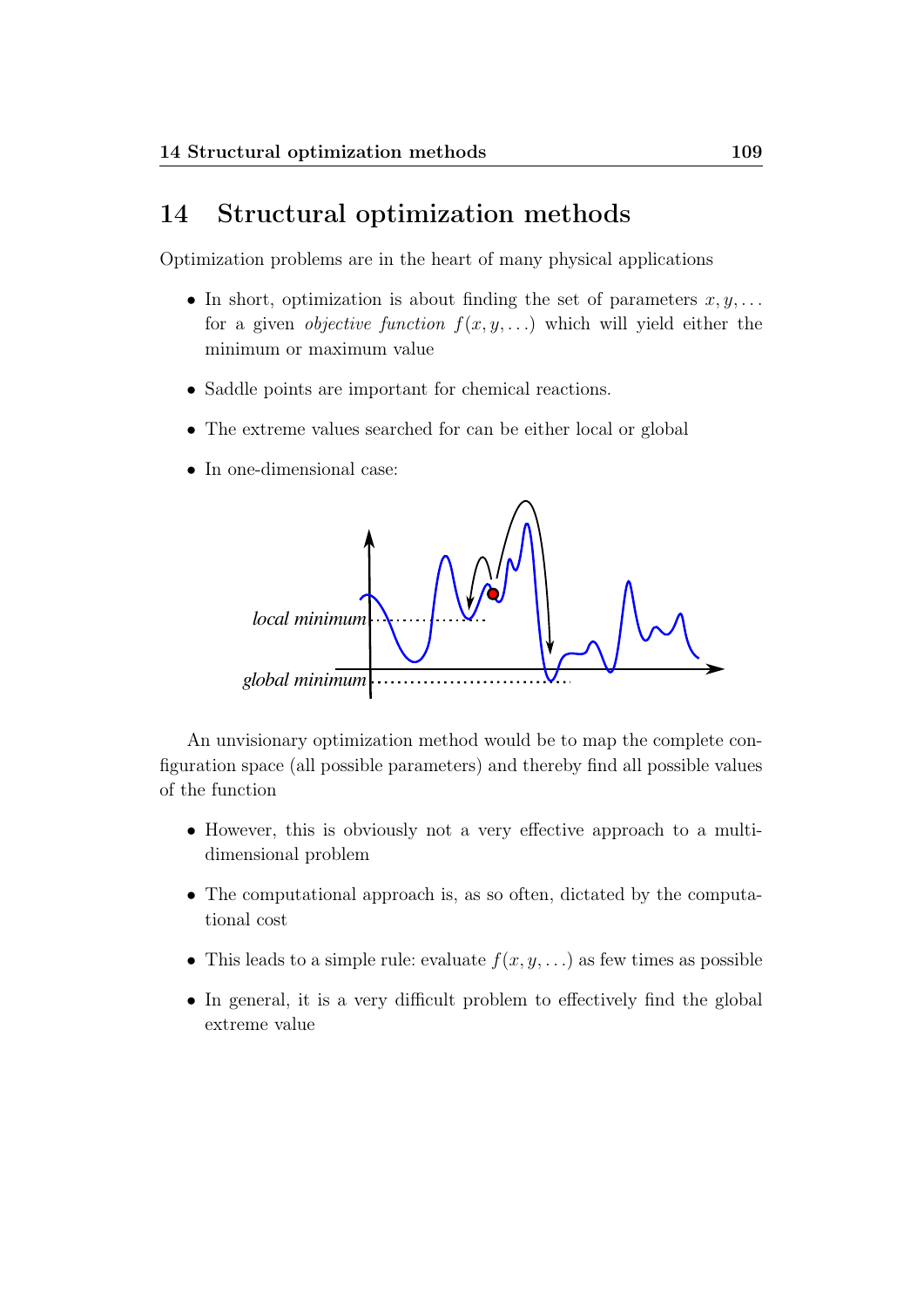## 14.1 Energy Minimization

For molecular simulations, the configurations of minimal  $\mathcal{U}(\mathbf{r})$  are of special interest we turn to 3N ( $N_f$ ) dimensional minimization of  $\mathcal{U}(\mathbf{r})$ . Our aim for use of minimization can be among others

- removing hot spots from  $r_0$  of MD
- defects, local minima
- normal mode analysis, local and global minima

Naturally, different purposes need different methods.

- Local energy minimization is carried out using traditional optimization techniques
- Global optimization, on the other hand, has exploded during the recent years with the introduction of evolutionary structure optimization algorithms (allowed by fast enough computers)

Let us define the energy surface as the ground state energy function of  $N_f$ coordinates  $\mathcal{U}(\mathbf{r})$ . Therefore methods described can be appliend to quantum chemical and molecular mechanics approaches alike. Now we are looking for points  $\{r_m\}$  for which

$$
\left. \frac{\partial \mathcal{U}}{\partial r_i} \right|_{\mathbf{r_m}} = 0, \quad \left. \frac{\partial^2 \mathcal{U}}{\partial r_i^2} \right|_{\mathbf{r}} > 0, \quad \forall i = 1, ..., N_f. \tag{14.1}
$$

For the functions  $\mathcal{U}(\mathbf{r})$  we have in mind

- Standard calculus methods are inapplicable
- We refer to numerical methods
	- starting from  $r_0$  we algorithmically obtain a sequence of points  $r_i$ that
	- hopefully converge to our minimum point (within some tolerance)

The ideal minimization algorithm should

• Converge to desired point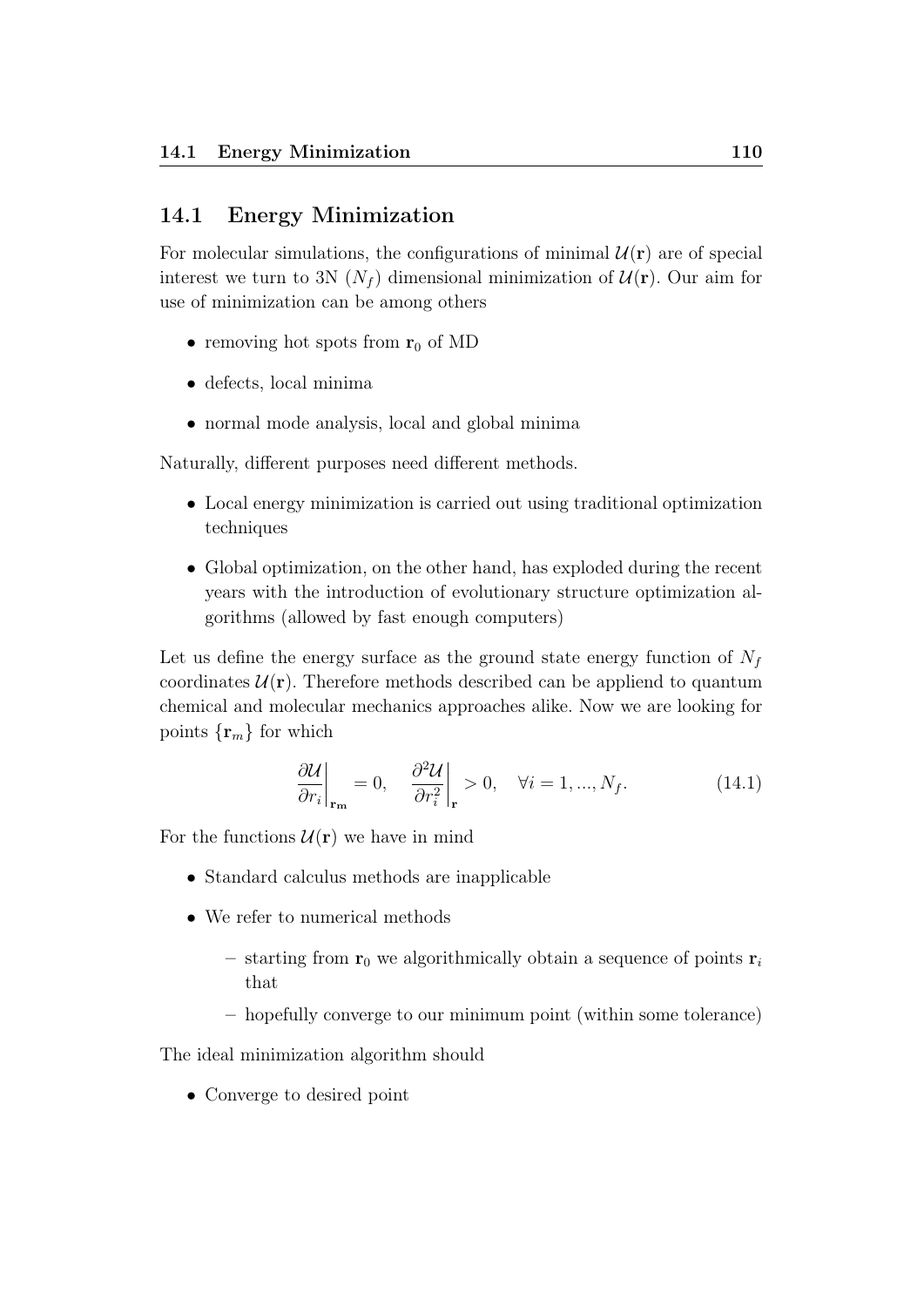- Converge quickly
- Use little memory and be efficient
- In general, an algorithm that is good for QM may not be optimal for molecular mechanics , though.

Naturally there is no superior-proven algorithm around. We will first deal with numerical methods for close-lying minima, and then study methods for searching global minimum.

# 14.2 Some possible approaches

(1) Monte Carlo simulation

This can be carried out by setting the temperature  $T \to 0$  K in a MC simulation (system will naturally reach for the lowest energy)

- + Can work in finding the equilibrium coordination in a liquid
- − Not very efficient in finding the closest minimum
- (2) MD simulation

Similar to MC, the system can be driven to  $T = 0$  K slowly enough to find a local minimum structure  $=$  simulated annealing

- + Can work efficiently for the local minimum
- + Sometimes may even work in finding the global minimum if the system is first heated to a high enough temperature and then quenched slowly
- (3) Iterative minimization algorithms Dedicated algorithms for finding the local minimum for a multi-dimensional function. May involve derivatives or not.
- (4) Evolutionary algorithms Based on creating sample population of the parameter set which is let to "evolve" in the spirit of natural selection
	- In the following, the last two of these methods are introduced in more detail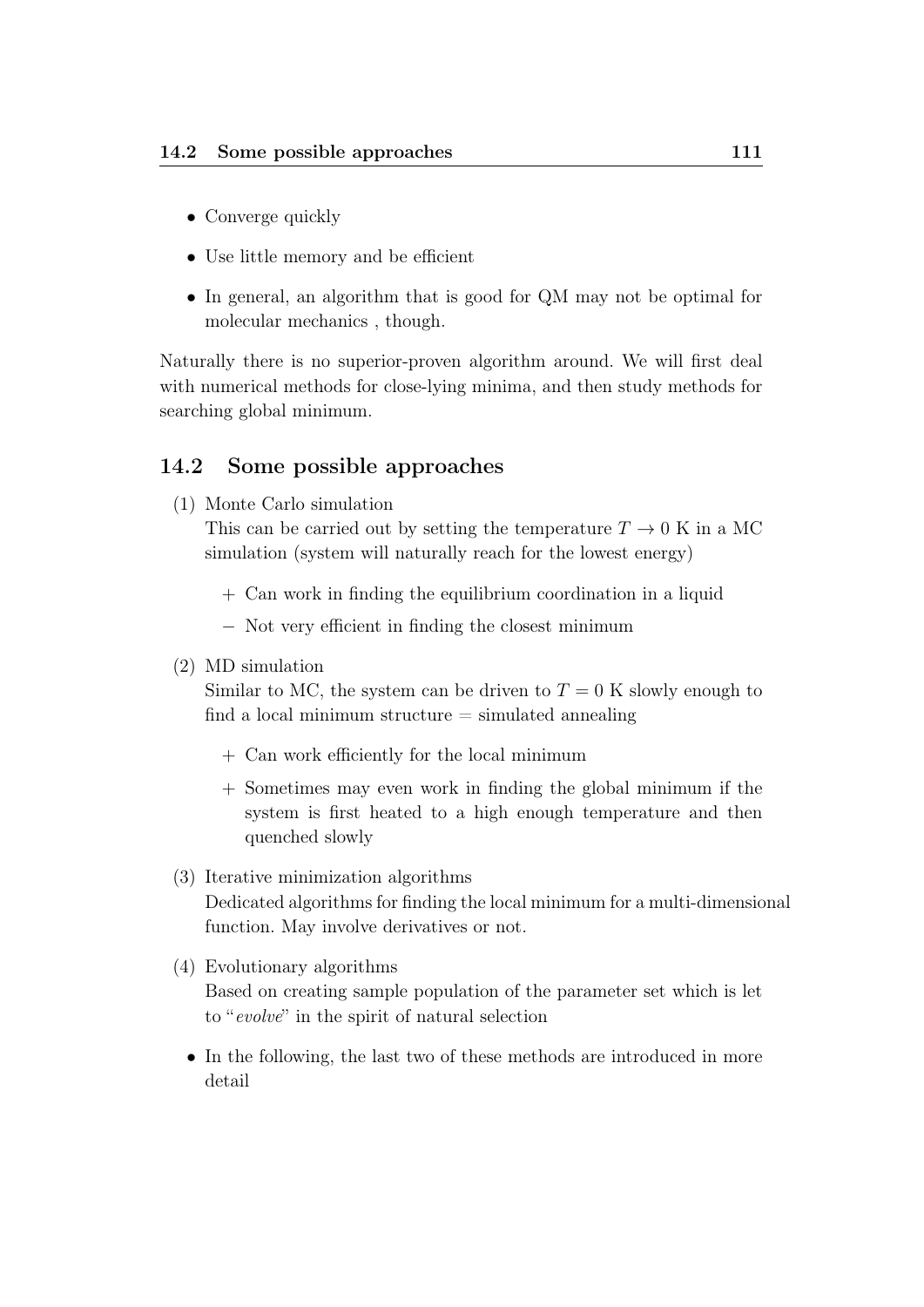# 14.3 Non-derivative methods

### 14.3.1 Simplex algorithm

For your task, simplex is a geometrical figure with  $N_f+1$  verteces ("corners").

- For  $N_f = 2$ , simplex is a triangle
- For  $N_f = 3$ , simplex is a tetrahedron
- and so on...
- Each vertex (corner point) corresponds a vector **r** for which energy  $\mathcal{U}(\mathbf{r})$ can be calculated.

The simplex moves by moving one or several of its verteces. The allowed moves are

- Reflect the highest-value point to other side of the hyperplane defined by other verteces
- Reflect-and-expand if reflect gives minimum of all verteces
- If valley floor is obtained for reflection, contract along one dimension from highest-value point
- If contraction fails, contract in all directions around lowest point.



A 4-point simplex for  $N_f = 3$  and possible moves. A 3-point simplex attacing function  $f(x, y) = x^2 + 2y^2$ : Starting as 1-2-3  $\rightarrow$  1-3-4  $\rightarrow$  1-4-5. The minimum will be found eventually (it will take 30 steps to reach values  $< 0.1$ ). (Source: Leach)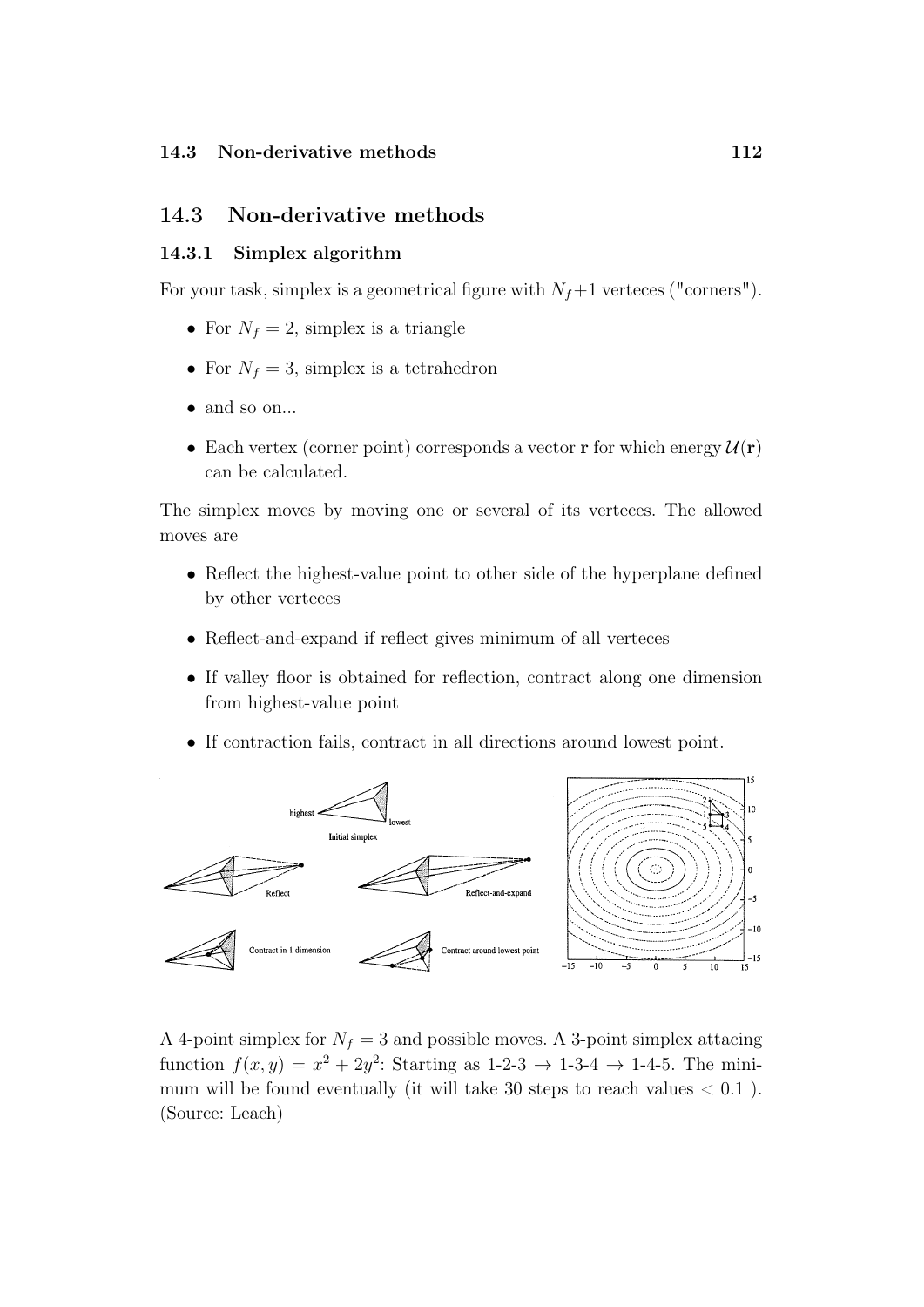If one  $r_0$  is given, other verteces need to be generated. One possible way is to

- deviate the coordinates in each direction in turn.
- use some imagination and figure a way to get  $N_f$  extra points.

The simplex algorithm is simple and it

- is most useful for high-energy initial configurations
- rarely fails in finding a *better* solution
- can be expensive in terms of computer time
- uses many evaluations of  $\mathcal{U}(\mathbf{r})$

Simplex is therefore used in combination of other minimization algorithms. A few steps with simplex in the beginning will set things going in a good direction. Note that in simplex it is crucial to have one additional point to the number of degrees of freedom. This extra vertex allows the simplex to explore the parameter space. Spend a minute thinking that.

## 14.4 Derivative minimization methods

Derivative methods utilize the knowledge of slope  $g = \nabla \mathcal{U}(r)$  and higher order derivatives in the formulation of the algorithms. This is of course more sophisticated and efficient for functions smooth enough. The derivative methods are the most popular choice for minimization methods.

- The derivatives contain information about curvature of the energy landscape  $\mathcal{U}(\mathbf{r})$  and
- therefore can help in estimating the position of the minimum.

In general, when located at point  $\bf{r}$  we will use the Taylor expansion to estimate  $\mathcal{U}(\mathbf{r} + \mathbf{x})$ 

$$
\mathcal{U}(\mathbf{r} + \mathbf{x}) = \mathcal{U}(\mathbf{r}) + \sum_{i} \frac{\partial \mathcal{U}}{\partial r_i} \bigg|_{\mathbf{r}} x_i + \frac{1}{2} \sum_{i,j} \frac{\partial^2 \mathcal{U}}{\partial r_i \partial r_j} \bigg|_{\mathbf{r}} x_i x_j + \dots (14.2)
$$

$$
\approx c + \mathbf{g} \cdot \mathbf{x} + \frac{1}{2} \mathbf{x} \cdot \mathbf{H} \cdot \mathbf{x}
$$
 (14.3)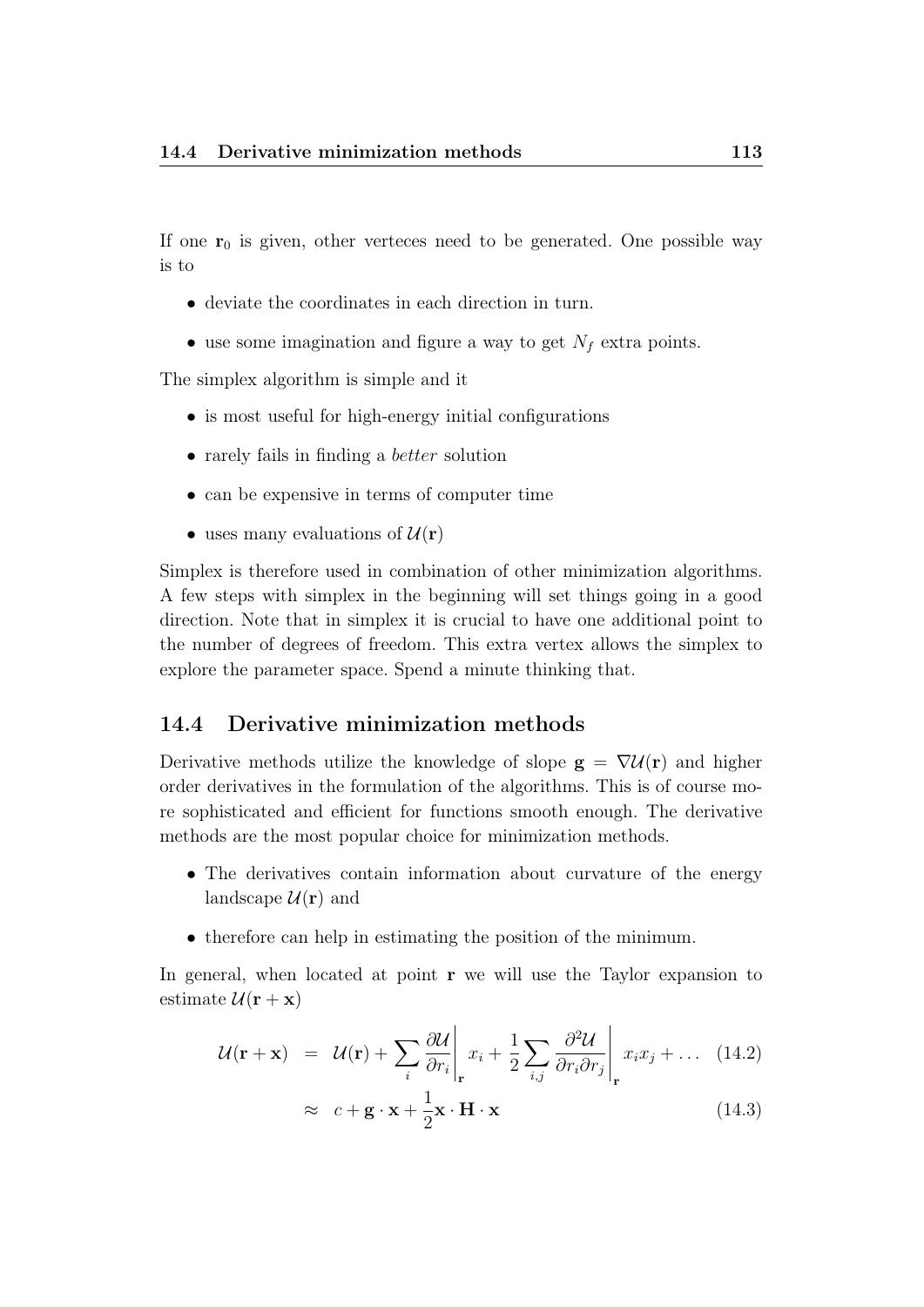where

$$
c \equiv \mathcal{U}(\mathbf{r}) \qquad \mathbf{g} \equiv \nabla \mathcal{U}|_{\mathbf{r}} \qquad [\mathbf{H}]_{ij} \equiv \frac{\partial^2 \mathcal{U}}{\partial r_i \partial r_j}\Big|_{\mathbf{r}} \qquad (14.4)
$$

Matrix H is the *Hessian matrix* of the function  $U$  at r. In derivative methods, analytical evaluation of the derivative and higher derivatives are very desired.

#### 14.4.1 Steepest descent method

The steepest descent method is the most intuitive minimization method. Probably due to that, it usually is not the best choice.

- Easy way of understanding the steepest descent method is to picture oneself on top of a hill and looking for a way down
- In this case, one would always take the steepest slope and walk downwards until the local "valley" is reached; after this the same operation would be repeated until the bottom is reached

We will use only the first derivative (gradient) to deside

• the direction of the next step

In the method we choose

$$
\mathbf{s}_k = -\frac{\mathbf{g}_k}{|\mathbf{g}_k|}, \quad \mathbf{g}_k = \nabla \mathcal{U}|_{\mathbf{r_k}}
$$

$$
\mathbf{r}_{k+1} = \mathbf{r}_k + \lambda_k \mathbf{s}_k
$$

and therefore we are going downhill the steepest direction. Coefficient  $\lambda_k > 0$ can be obtained by numerous different ways.

Line-search The line-search method can be used in steepest descent. The method searches for the minimum  $\mathbf{r}_{m}^{(LS)}$  in a given direction (line) from  $\mathbf{r}_{k}$ . Here the direction is given by  $s_k$ 

$$
\mathcal{U}(\mathbf{r}_{m}^{(LS)}) = \min \{ \mathcal{U}(\mathbf{r}_{k} + \lambda_{k} \mathbf{s}_{k}) | \lambda_{k} \in \mathcal{R} \}
$$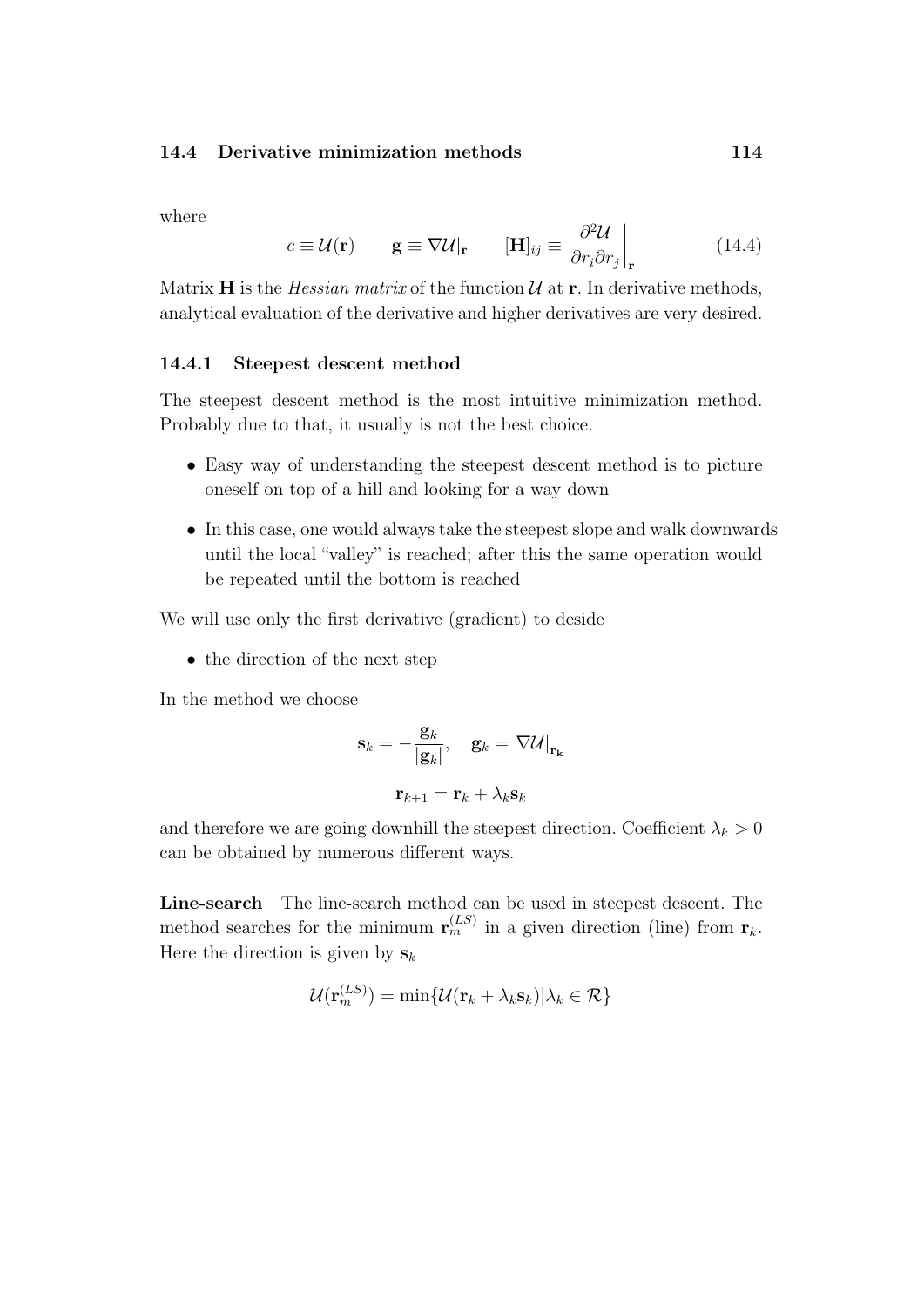

Line search in action for steepest descent method. A good fit to the line search curve in 1D will help obtaining good step. (Source: Leach) If line-search is done properly, the gradients of the two preceeding steps will be orhogonal

$$
\mathbf{g}_i \cdot \mathbf{g}_{i+1} = 0,
$$

which may not be optimal choice.

Arbitrary step method Line search method can be computationally demanding. Therefore step size  $\lambda_k$  can be set to have a predifined value that is

- increased if the previous step lead to decreasing energy
- decreased if the previous step lead to increasing energy

Problems Steepest descent method with line search makes orhogonal steps that can cause problems.

- Steepest descent method fails in long narrows valleys.
- There the algorithm may oscillate mainly between sides of the valley, not in the direction of it.

However,

- Direction of the gradient is dictated by largest interatomic forces
- Steepest descent method is good for relieving highest-energy structures in  $r_0$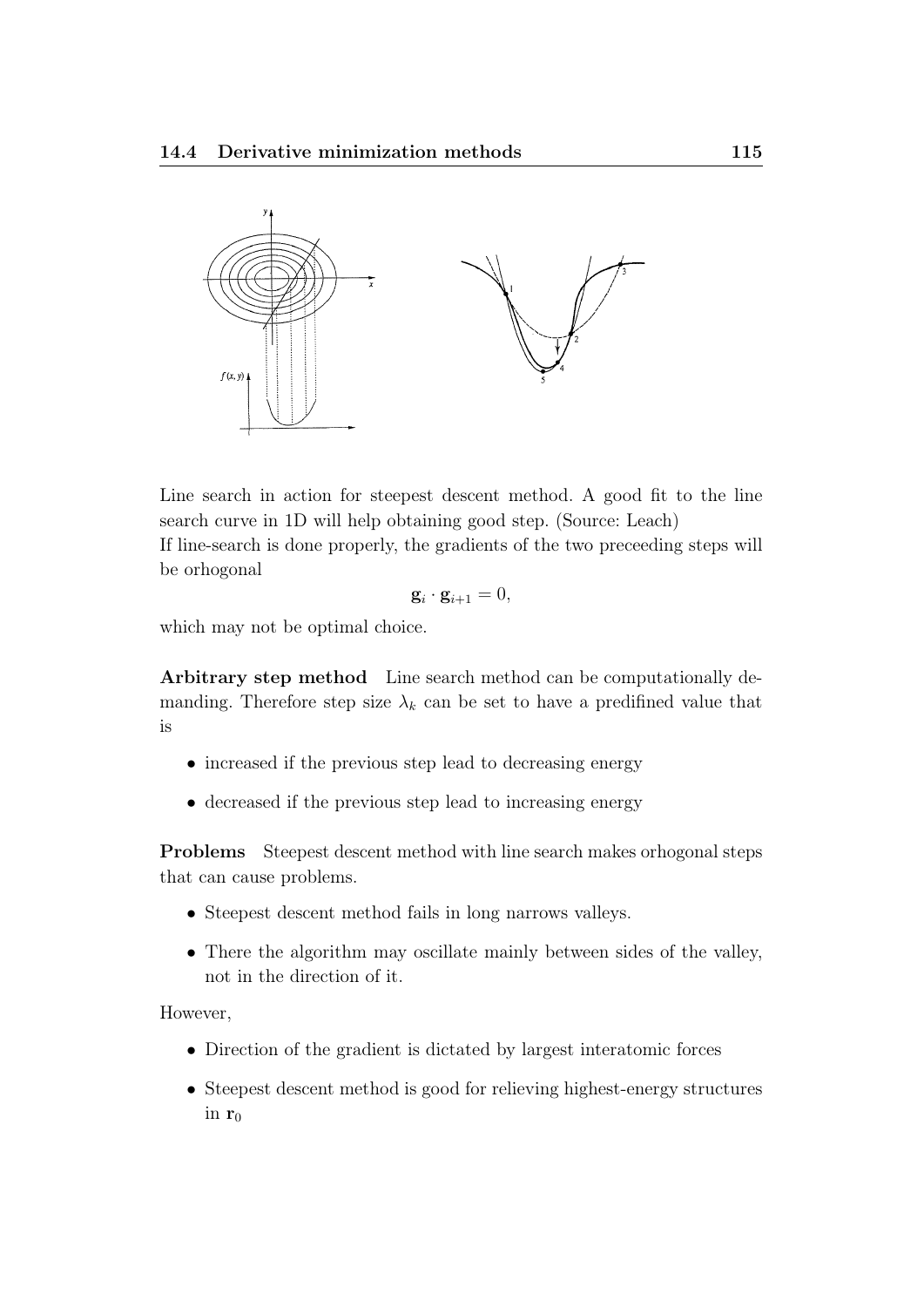Steepest descent is inefficient in finding the minimum, but a good method for beginning of the search.

#### 14.4.2 Conjugate gradients method

The conjugate gradients method is a first method. The method does not show the oscillatory behaviour of the SD method in narrow valleys. In conjugate gradients method the step is calculated from

$$
\mathbf{s}_k = -\mathbf{g}_k + \gamma_k \mathbf{s}_{k-1}, \quad \gamma_k = \frac{\mathbf{g}_k \cdot \mathbf{g}_k}{\mathbf{g}_{k-1} \cdot \mathbf{g}_{k-1}}
$$

and of course

$$
\mathbf{r}_{k+1} = \mathbf{r}_k + \lambda_k \mathbf{s}_k
$$

In the CG method, following relationships are fulfilled

$$
\mathbf{g}_i \cdot \mathbf{g}_j = 0, \quad i \neq j
$$
  

$$
\mathbf{g}_i \cdot \mathbf{H} \cdot \mathbf{g}_j = 0, \quad i \neq j
$$
 (14.5)

$$
\mathbf{g}_i \cdot \mathbf{s}_j = 0, \quad i \neq j \tag{14.6}
$$

(14.7)

For CG method, line-search in 1D or arbitrary step methods can be used. For a quadratic function of  $M$  variables, the CG method yields the minimum in M steps. The first step of the algorithm is a standard SD step.



Steepest descent and conjugate gradient method tackling minimum search of function  $f(x, y) = x^2 + 2y^2$  starting from point (9,9). The third point for SD has function value  $f=0.099$  whereas the second step for CG gives the exact solution.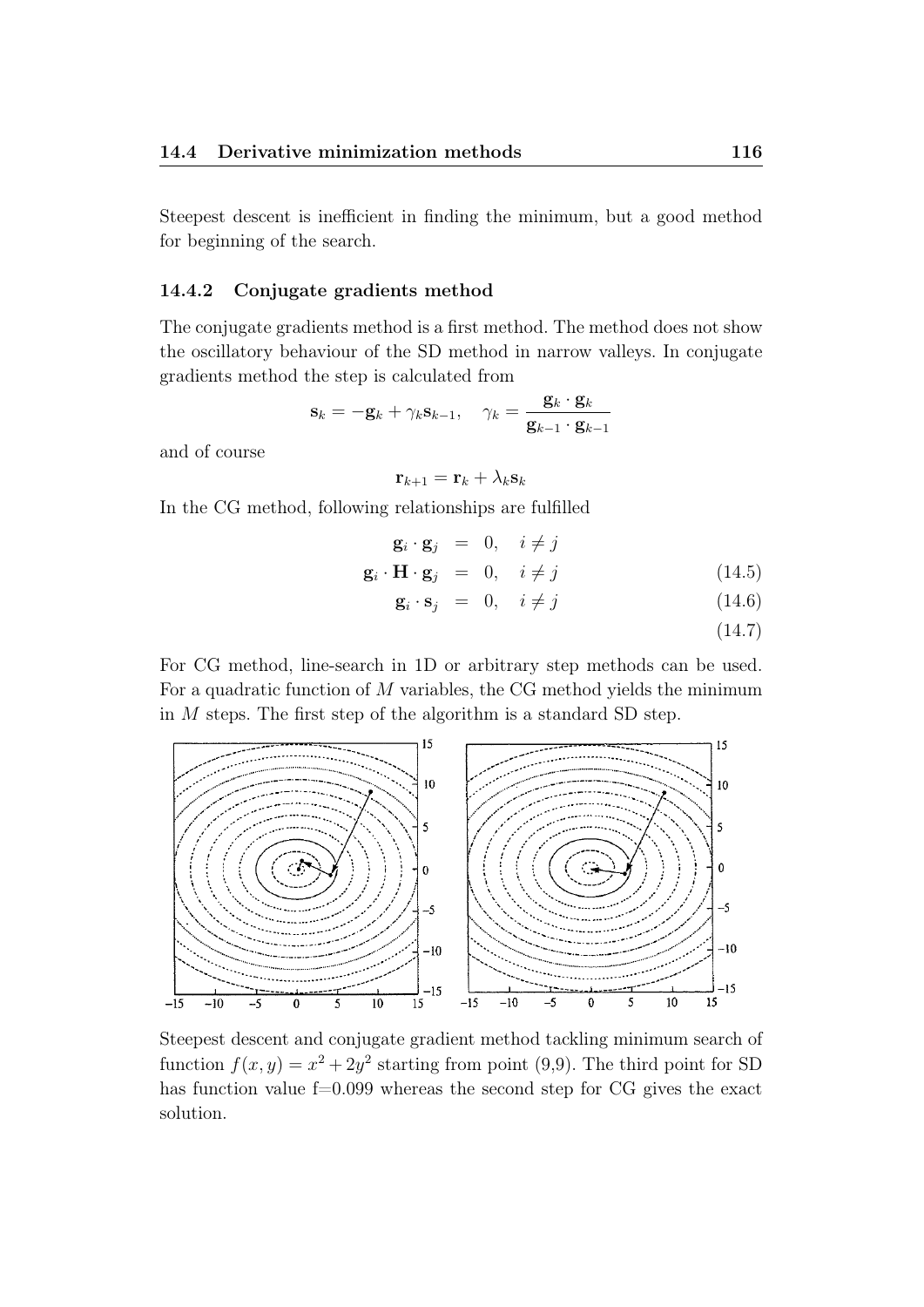What conjugate means Conjugate directions are "non-interfering" in the sense that when the new direction is conjugate to the old one, the new direction will not lead to increase in the function value with respect to the previous direction

- Say that the last line-search took place in direction u, resulting at point  $\mathbf{r}_k$ .
	- The gradient  $\mathbf{g}_k = \nabla \mathcal{U}|_{\mathbf{r}_k}$  must be perpendicular to **u** at the line minimum

$$
\mathbf{g}_k \cdot \mathbf{u} = 0
$$

• For the next step in direction **v**, the function can be approximated as

$$
\mathcal{U}(\mathbf{r}_{k} + \mathbf{v}) = \mathcal{U}(\mathbf{r}_{k}) + \sum_{i} \frac{\partial \mathcal{U}}{\partial r_{i}} \Big|_{\mathbf{r}_{k}} v_{i} + \frac{1}{2} \sum_{i,j} \frac{\partial^{2} \mathcal{U}}{\partial r_{i} \partial r_{j}} \Big|_{\mathbf{r}_{k}} v_{i} v_{j} + (14.8) \n\approx c + \mathbf{g}_{k} \cdot \mathbf{v} + \frac{1}{2} \mathbf{v} \cdot \mathbf{H}^{(k)} \cdot \mathbf{v}
$$
\n(14.9)

where  $\mathbf{g}_k$  and  $\mathbf{H}^{(k)}$  are naturally evaluated at  $\mathbf{r}_k$ .

• The gradient with of  $\mathcal U$  at  $\mathbf r_k + \mathbf v$  is easily calculated as

$$
\nabla \mathcal{U}\big|_{\mathbf{r}_k + \mathbf{v}} = \mathbf{g}_k + \mathbf{H}^{(k)} \cdot \mathbf{v}
$$
 (14.10)

- The sufficient condition for us not to *spoil* the minimization along **u** is
	- to have the gradient after step  $\bf{v}$  perpendicular to  $\bf{u}$ ,

$$
0 = \mathbf{u} \cdot \nabla \mathcal{U}\big|_{\mathbf{r}_k + \mathbf{v}} = \mathbf{u} \cdot (\mathbf{g}_k + \mathbf{H}^{(k)} \cdot \mathbf{v}) = \mathbf{u} \cdot \mathbf{H}^{(k)} \cdot \mathbf{v} \qquad (14.11)
$$

- If this is valid, the directions **u** and **v** are considered to be conjugated
- If minimization of function is carried out using such a set of conjugate directions, none of the directions needs to be considered twice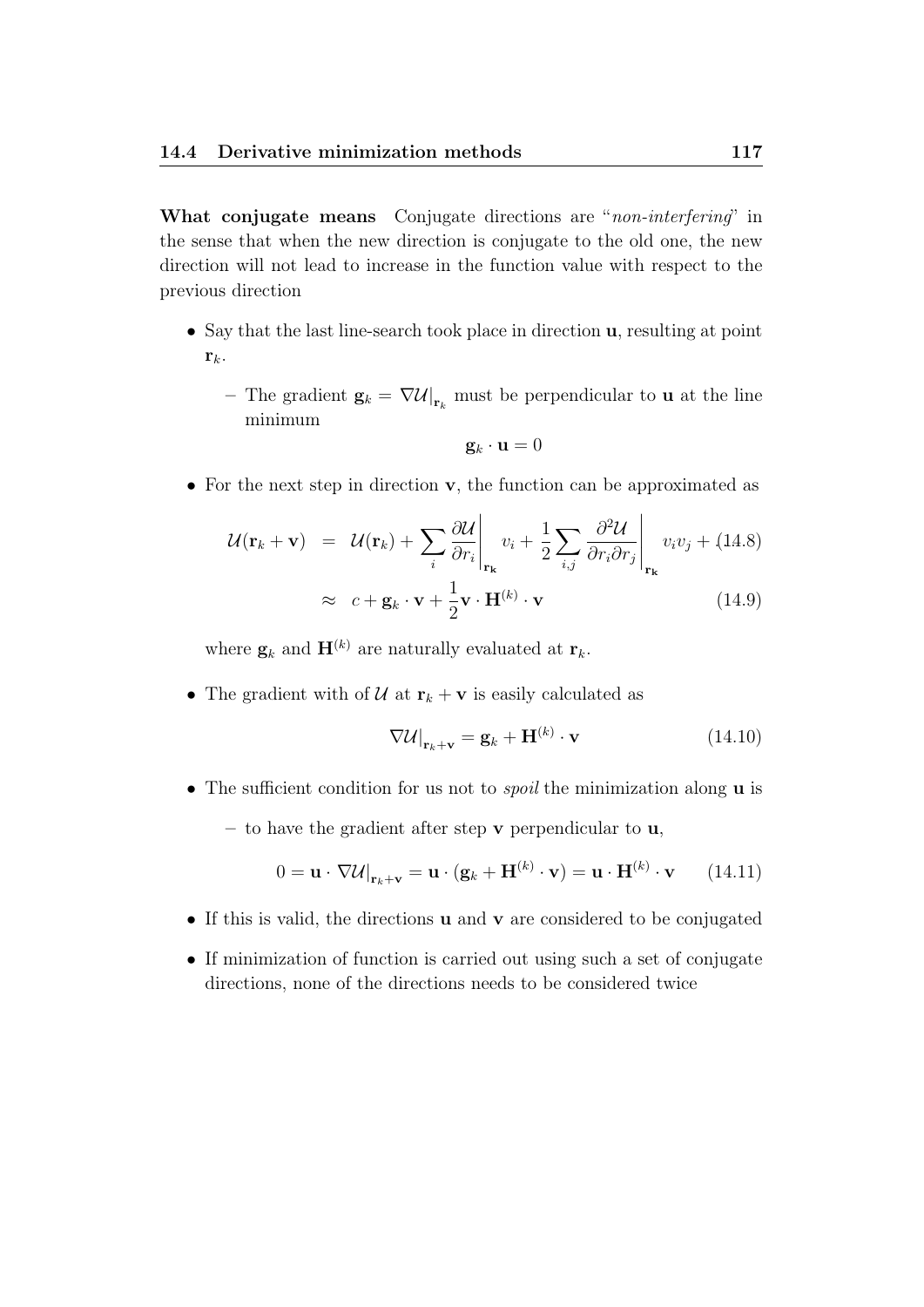#### 14.4.3 Newton-Rhapson method

We can use the quadratic Taylor expansion in calculation of the iteration steps. Thus in addition to slope, we also add information about curvature of  $U$  in our algorithm. This is the idea in Newton-Rhapson method, which is of second order.

• As we noted already for Taylor series expanded at point  $r_k$  cut to quadratic terms

$$
\nabla \mathcal{U}\vert_{\mathbf{r}} = \mathbf{H}^{(k)} \cdot (\mathbf{r} - \mathbf{r}_k) + \mathbf{g}_k \tag{14.12}
$$

Setting this to  $\nabla \mathcal{U}_{\vert \mathbf{r}} = 0$  one has

$$
\mathbf{r} = \mathbf{r}_k - \mathbf{g}_k (\mathbf{H}^{(k)})^{-1} \tag{14.13}
$$

• In NR method, we simply iterate

$$
\mathbf{r}_{k+1} = \mathbf{r}_k - \mathbf{g}_k (\mathbf{H}^{(k)})^{-1}, \tag{14.14}
$$

where  $\mathbf{g}_k$  and  $\mathbf{H}^{(k)}$  are naturally evaluated at  $\mathbf{r}_k$ .

For a purely quadratic function, the NR converges to the exact solution with only one step.

- inverting Hessian  $\mathbf{H}^{(k)}$  is laborous computationally and memory-wise
- NR is best suited for problems with  $N_f < 1000$
- For minimum point, Hessian needs to be positive definite (remember,  $\nabla \mathcal{U} = 0$  can be maximum or a saddle point). This sets requirement of being reasonably close to minimimum.
- In principle close to minimum  $\mathcal U$  is close to quadratic. FAST CONVER-GENCE THERE!

Therefore one should start with someother algorithm and use NR only close to minimum, where it is fast converging.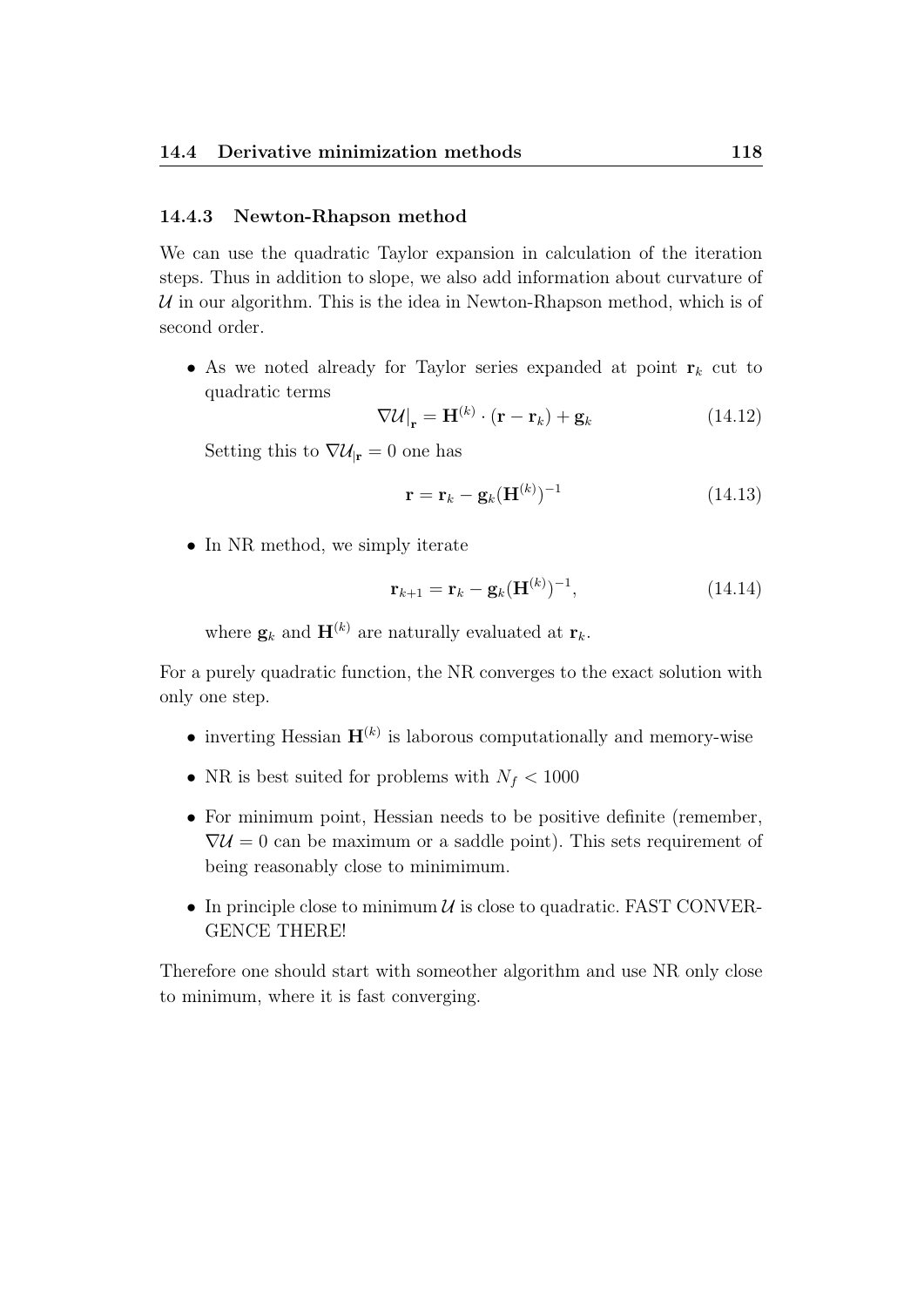Quasi-Newton methods The NR method has some drawbacks that one would like to circumvent it by ingenious tricks. The resulting approximations of NR method are called quasi-Newton methods.

- Analytic second derivatives not always available
- Inversion of Hessian is a laborous task

Quasi-Newton methods gradually build up the inverse Hessian matrix  $(\mathbf{H}^{(k)})^{-1}$ in successive iterations so that

$$
\lim_{k\to\infty}\mathbf{H}_k=\left.\frac{\partial^2\mathcal{U}}{\partial r_i\partial r_j}\right|_{\mathbf{r}_k}.
$$

Of course, as  $\mathbf{r}_k$  changes every step, the algorithms need to be able to

- estimate the additional information obtained each step
- transform the existing information to the new point  $r_k$  to provide a useful  $(\mathbf{H}^{(k)})^{-1}$ .

The Hessian is often initialized  $H_1 = I$ , although more detailed knowledge about bonding in the system can also be used. Naturally the better the initial Hessian, the better convergence.

# 14.5 Using different minimization algorithms

The choice of the algorithm is dictated by a number of factors

- memory & computational resources may couse problems for any Hessian method of over 10000 atoms
- of the two first order methods we discussed
	- Steepest descent outperforms in the beginning
	- Conjugate gradients method outperforms closer to minimum

Quantum mechanical calculations are limited to small number of atoms and therefore storing Hessian is not a problem. The more time energy evaluation takes, the fewer steps we would like to take.

- For QM optimization, quasi-Newton because no second derivatives
- For classical force fields, steepest descent and conjugate gradient methods are a good choice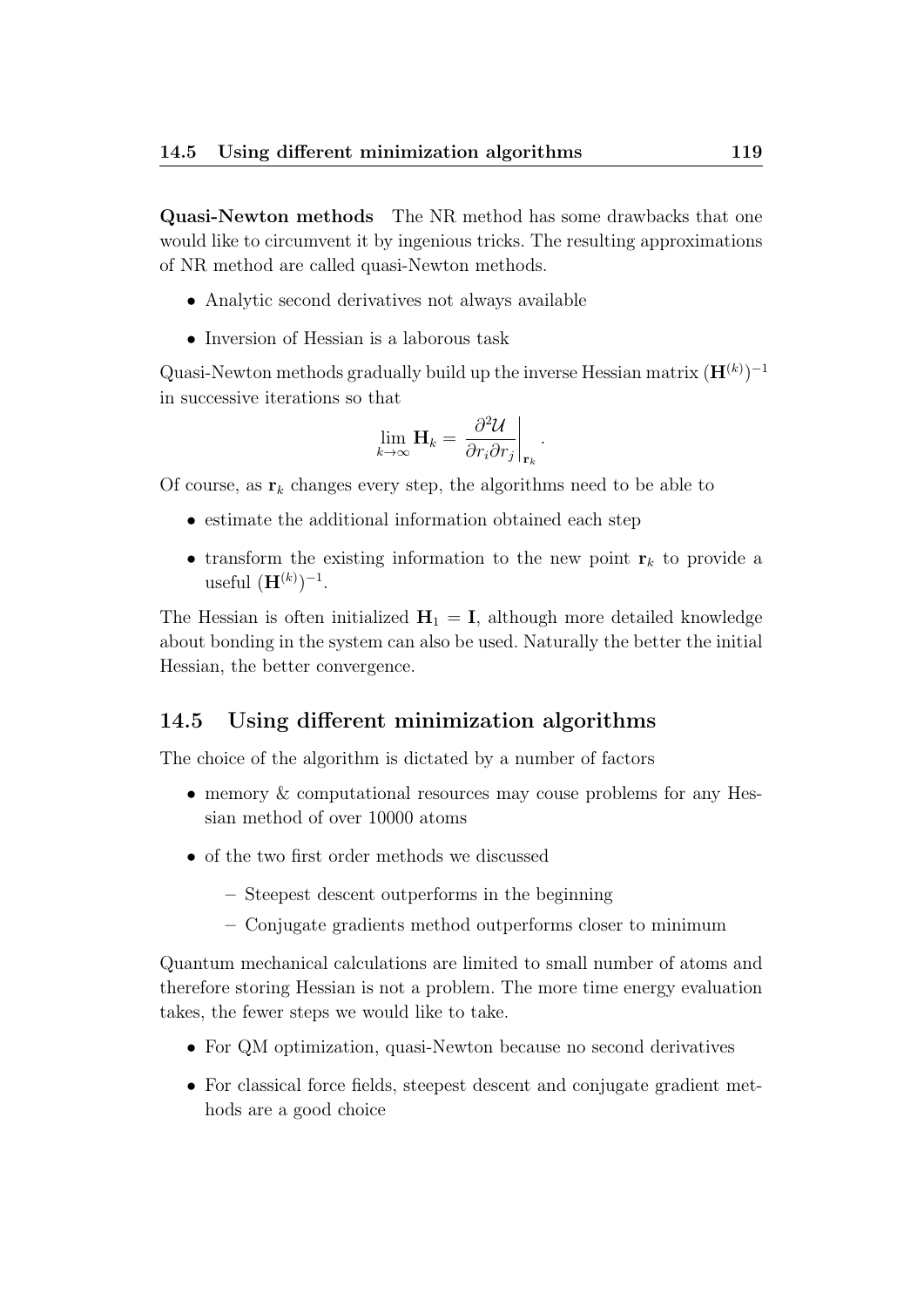Convergence criteria In real systems one always obtains estimates for the minimum. At some point of the iteration scheme the algorithm must be made stop.

- This point is much before the numerical precision
- Estimation when the result is accurate enough
- The most used criteria are
	- Change in energy
	- Step length
	- RMS gradient (or the norm)

$$
RMS = \sqrt{\frac{\mathbf{g}^T \mathbf{g}}{3N}}
$$

 $-$  maximal component value in  $g$ 

$$
MAX = \max\{|g_i|, \quad i = 1, ..., N_f\}
$$

The approaches we presented above are rather classic in their form. We will however have a brief introduction to other kind of way of optimization. The Darwinist way.

### 14.6 Evolutionary algorithms

Evolutionary algorithms are based on ideas from biology. They have been implemented for physical problems only lately, mainly owing to increases in computing power. There are three basic classes of evolutionary algorithms

- Genetic algorithms
- Evolutionary programming
- Evolution strategies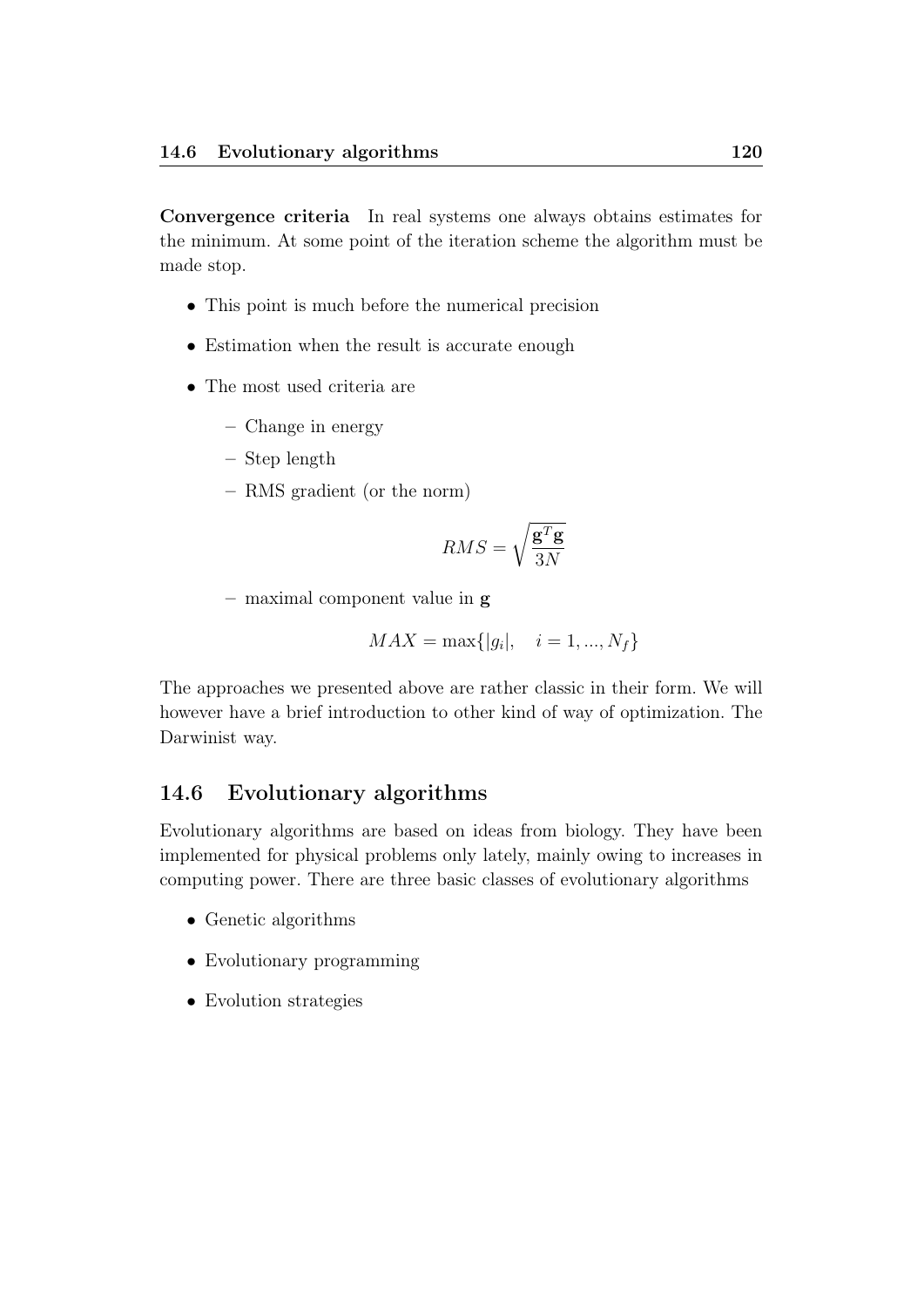### 14.6.1 Genetic algorithms

Evolutionary algorithms are based on the simple idea of natural selection, i.e., survival of the fittest. This is however an optimization method. It does not need to be feasible in biological sense. The canonical genetic algorithm consists of phases

- (0) Generate a population of  $\mu$  initial candidates (sets of coordinates). For genetic algorithm these are coded in bits 0 and 1.
- (1) Evaluate the fitness for the task in question for each individual (evaluating energy  $\mathcal{U}$
- (2) Generate  $\mu/2$  pairs of parents. Selection is random but biased to favor the best individuals.
- (3) Generate  $\mu$  offsprings by recombining genes of parents
- (4) Make all offspings undergo a mutation (for example every bit has 1% probability to be flipped)
- (5) The new generation becomes the population and new cycle starts from (1).
	- Iterate until the fitness does not (substantially) improve any longer

Many variants on the canonical genetic algorithm have been suggested. One might for example

- Leave the highest ranking unchainged and not replace them (elitist strategy, the fittest value can only improve or stay the same)
- Perform mutation or crossover only for a few individuals at a time.
- Use different mechanisms of crossover

Even though real numbers can be succesfully coded in the genetic algorithm, one usually uses binary representation.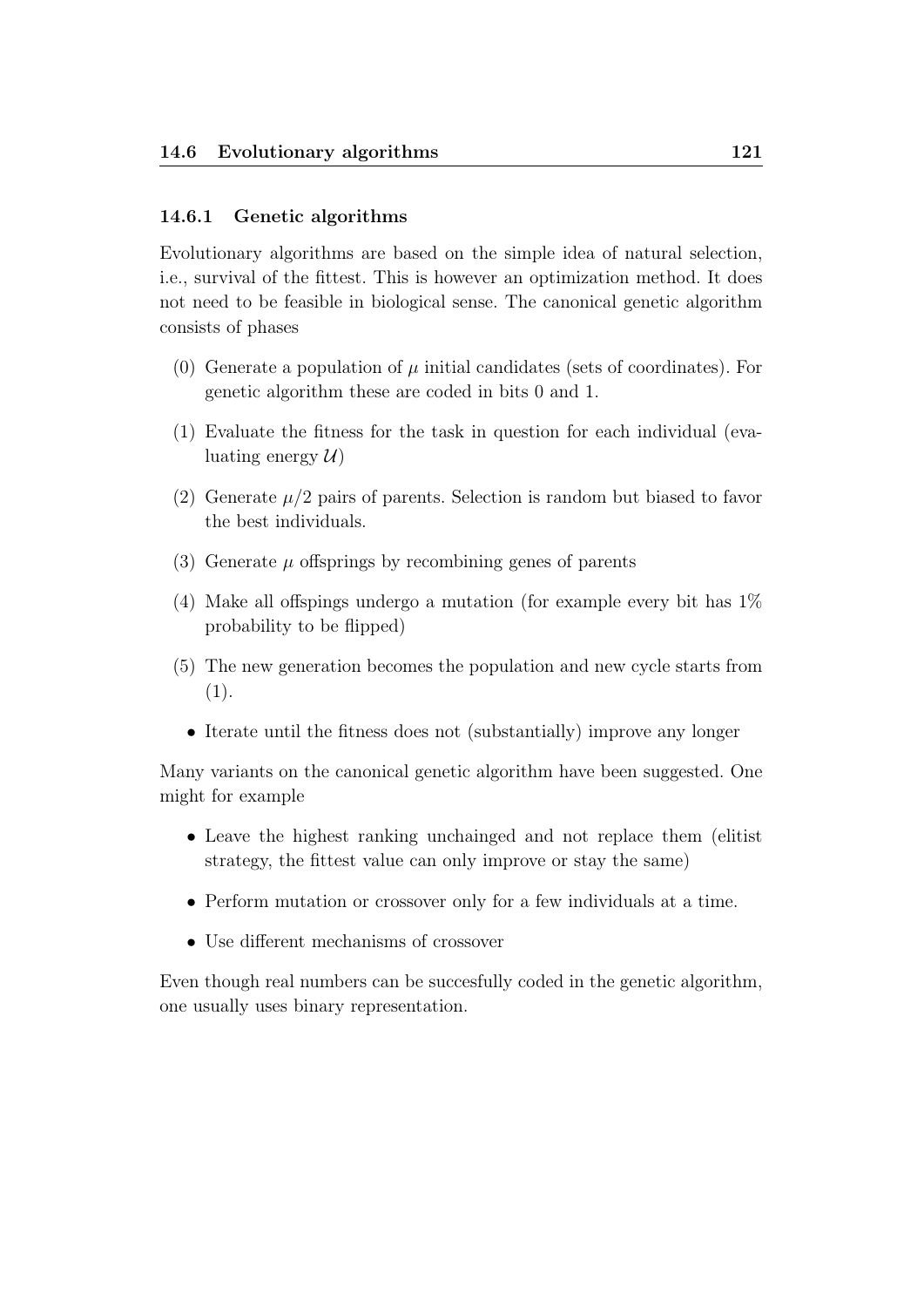In genetic algorithms the diversity of the population needs to be maintained with feasible choices of probalities. Possible methods include

- Selection pressure  $=$  probability of fittest to parent / propability of average to parent
	- Can be very important in preventing premature convergence
	- Can be very important in preventing too slow convergence
	- Selection pressure can be controlled by adjusting bias for reproduction of the fittest individuals
- Island model  $=$  diverse populations on different islands, some exchange of individuals
- Niching  $=$  forcing individuals to find new areas of genomes. Very similar parents have lower probability for reporduction

Evolutionary programming does not use crossovers but only mutation.

- Individuals are generated by mutations one for each parent
- Real values for genes mutations by adding a dandom number from Gaussian distribution
- The  $\mu$  survivors obtained from tournaments with random opponents.
- Ranking as a function of wins  $\mu$  most victorious continue

Evolution strategies are very similar to evolutionary programming. They differ in two aspects

- Crossover operations are permitted in ES
- Tournaments are replaced with a straightforward ranking  $-\mu$  fittest survive.
	- $-\lambda$  offsprings generated by crossover and mutation, the  $\mu + \lambda$  individuals are ranked.